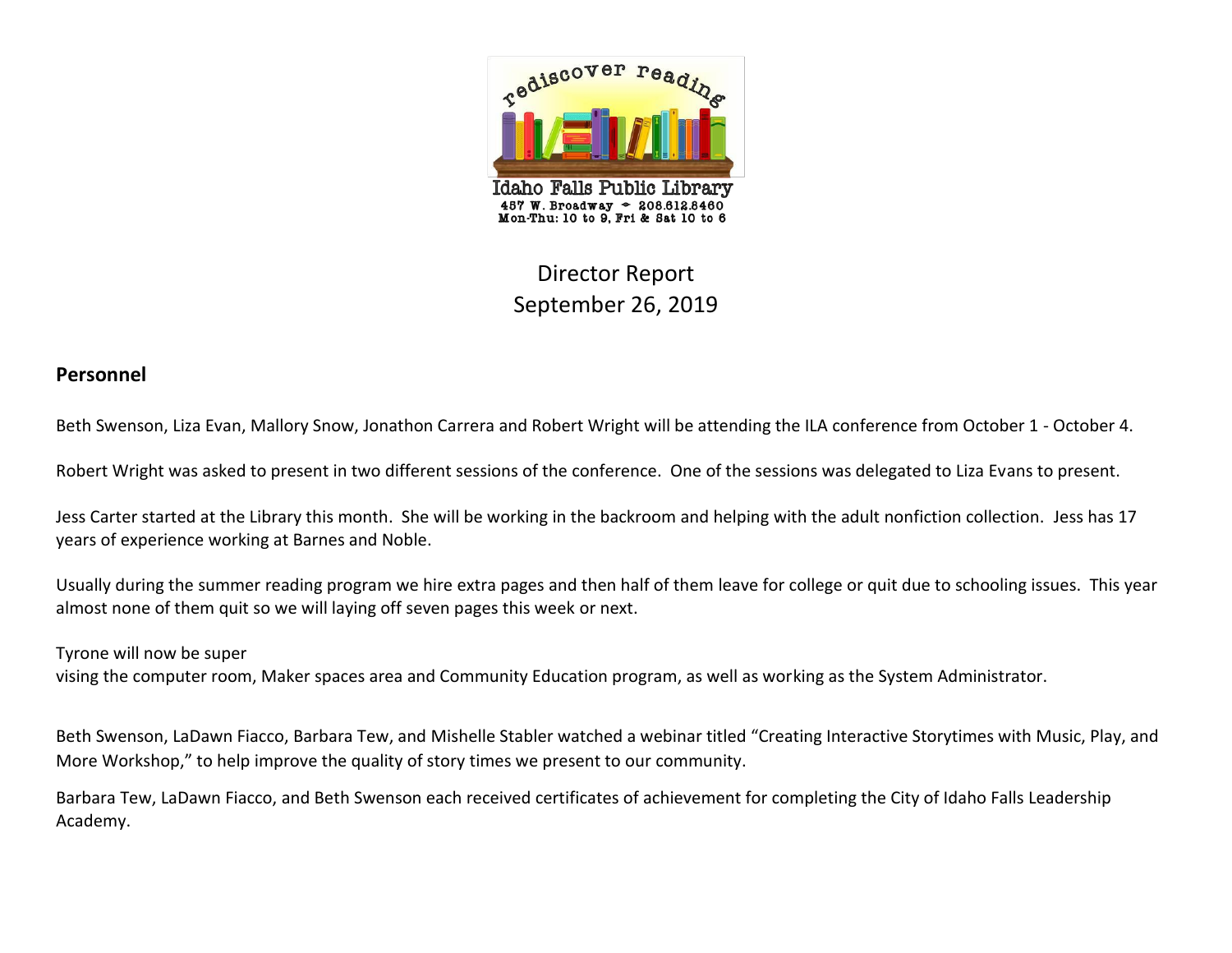

## **Programs / Tours**

55 Story Times / Book Babies programs with 1,501 people attending

386 people stayed after 19 programs to play with toys

Special Story Times / Events:

Story Time with the Chukars: Staff from the Chukars, including pitchers Bryar Johnson and Augie Sylk, came to help with Story Time on August 29, 2019, in a month-long initiative to promote reading.

0 tours

Coloring pages printed: 2,437

People observed playing with toys from IFPL Play Station: 1,480

33 times meeting room was used Nonprofit - 6; Profit - 5; Partner with IFPL - 6; IFPL programs - 16

Outreach My First Books (program to give books to disadvantaged children ages 0-5) 6 classes visited, 100 books given to children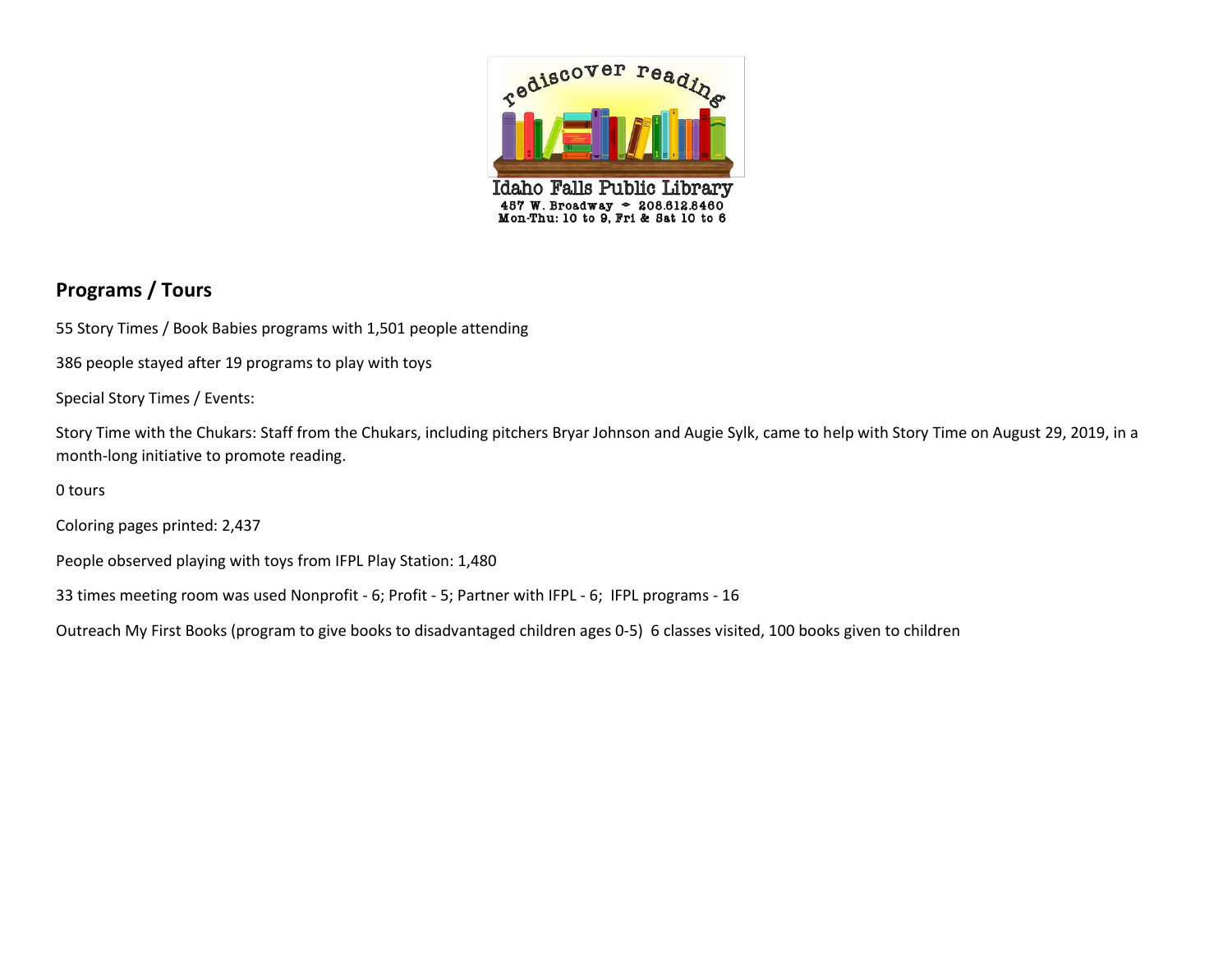

Circulation of all materials

| County | 527,079   | 37.69%  |
|--------|-----------|---------|
| City   | 825,762   | 59.05%  |
| Other  | 45,541    | 3.26%   |
|        |           |         |
| Total  | 1,398,382 | 100.00% |
|        |           |         |

## Electronic Circulation

(Overdrive)

|            | October | November | December | January | February | March  | April  | May    | June   | July   | August | September | Total   |
|------------|---------|----------|----------|---------|----------|--------|--------|--------|--------|--------|--------|-----------|---------|
| County     | 8,082   | 8,158    | 7,509    | 9,462   | 8,183    | 9,480  | 9,048  | 9,026  | 9,249  | 10,180 | 9,805  |           | 98,182  |
| City       | 11,342  | 10,488   | 10,614   | 12,812  | 11,104   | 13,278 | 12,399 | 13,017 | 13,257 | 14,394 | 14,349 |           | 137,054 |
|            |         |          |          |         |          |        |        |        |        |        |        |           |         |
| Total      | 19,424  | 18,646   | 18,123   | 22,274  | 19,287   | 22,758 | 21,447 | 22,043 | 22,506 | 24,574 | 24,154 |           | 235,236 |
| Percentage |         |          |          |         |          |        |        |        |        |        |        |           |         |
| County     | 41.61%  | 43.75%   | 41.43%   | 42.48%  | 42.43%   | 41.66% | 42.19% | 40.95% | 41.10% | 41.43% | 40.59% |           | 58.26%  |
| City       | 58.39%  | 56.25%   | 58.57%   | 57.52%  | 57.57%   | 58.34% | 57.81% | 59.05% | 58.90% | 58.57% | 59.41% |           | 41.74%  |
|            |         |          |          |         |          |        |        |        |        |        |        |           |         |